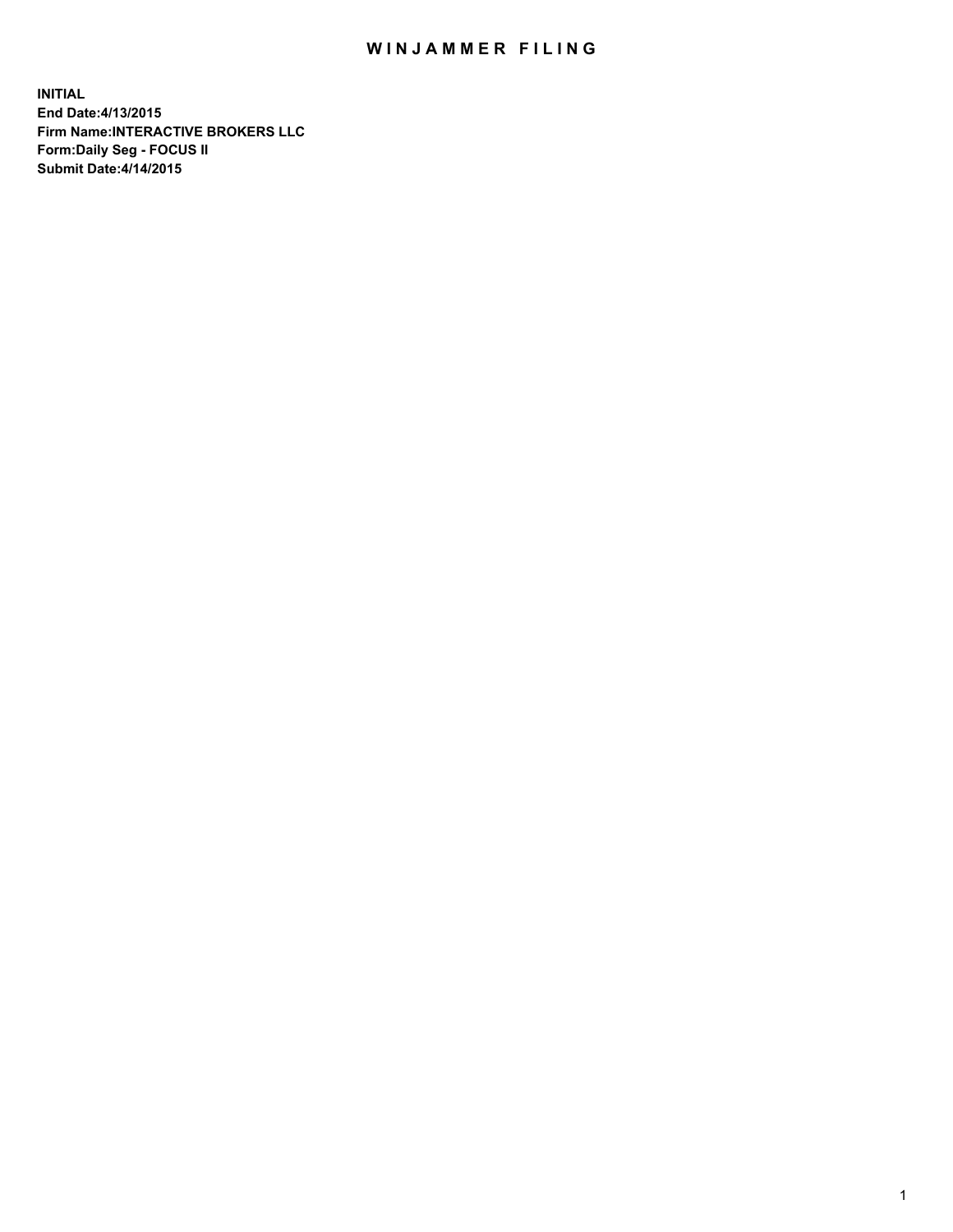## **INITIAL End Date:4/13/2015 Firm Name:INTERACTIVE BROKERS LLC Form:Daily Seg - FOCUS II Submit Date:4/14/2015 Daily Segregation - Cover Page**

| Name of Company<br><b>Contact Name</b><br><b>Contact Phone Number</b><br><b>Contact Email Address</b>                                                                                                                                                                                                                          | <b>INTERACTIVE BROKERS LLC</b><br><b>Michael Ellman</b><br>203-422-8926<br>mellman@interactivebrokers.co<br>m |
|--------------------------------------------------------------------------------------------------------------------------------------------------------------------------------------------------------------------------------------------------------------------------------------------------------------------------------|---------------------------------------------------------------------------------------------------------------|
| FCM's Customer Segregated Funds Residual Interest Target (choose one):<br>a. Minimum dollar amount: ; or<br>b. Minimum percentage of customer segregated funds required:% ; or<br>c. Dollar amount range between: and; or<br>d. Percentage range of customer segregated funds required between:% and%.                         | $\overline{\mathbf{0}}$<br>0<br>155,000,000 245,000,000<br>00                                                 |
| FCM's Customer Secured Amount Funds Residual Interest Target (choose one):<br>a. Minimum dollar amount: ; or<br>b. Minimum percentage of customer secured funds required:% ; or<br>c. Dollar amount range between: and; or<br>d. Percentage range of customer secured funds required between:% and%.                           | $\overline{\mathbf{0}}$<br>0<br>80,000,000 120,000,000<br>0 <sub>0</sub>                                      |
| FCM's Cleared Swaps Customer Collateral Residual Interest Target (choose one):<br>a. Minimum dollar amount: ; or<br>b. Minimum percentage of cleared swaps customer collateral required:% ; or<br>c. Dollar amount range between: and; or<br>d. Percentage range of cleared swaps customer collateral required between:% and%. | $\overline{\mathbf{0}}$<br><u>0</u><br>0 <sub>0</sub><br>0 <sub>0</sub>                                       |
| Current ANC:on<br><b>Broker Dealer Minimum</b><br>Debit/Deficit - CustomersCurrent AmountGross Amount<br>Domestic Debit/Deficit<br>Foreign Debit/Deficit                                                                                                                                                                       | 2,688,523,340 13-APR-2015<br>279,020,025<br>3,039,580<br>6,915,7960                                           |
| Debit/Deficit - Non CustomersCurrent AmountGross Amount<br>Domestic Debit/Deficit<br>Foreign Debit/Deficit<br>Proprietary Profit/Loss<br>Domestic Profit/Loss<br>Foreign Profit/Loss                                                                                                                                           | 0 <sub>0</sub><br>0 <sub>0</sub><br>$\overline{\mathbf{0}}$<br>$\overline{\mathbf{0}}$                        |
| Proprietary Open Trade Equity<br>Domestic OTE<br>Foreign OTE<br><b>SPAN</b><br><b>Customer SPAN Calculation</b>                                                                                                                                                                                                                | $\overline{\mathbf{0}}$<br><u>0</u><br>1,314,342,484                                                          |
| Non-Customer SPAN Calcualation<br><b>Proprietary Capital Charges</b><br>Minimum Dollar Amount Requirement<br>Other NFA Dollar Amount Requirement                                                                                                                                                                               | 20,718,254<br><u>0</u><br>20,000,000 [7465]<br>22,610,144 [7475]                                              |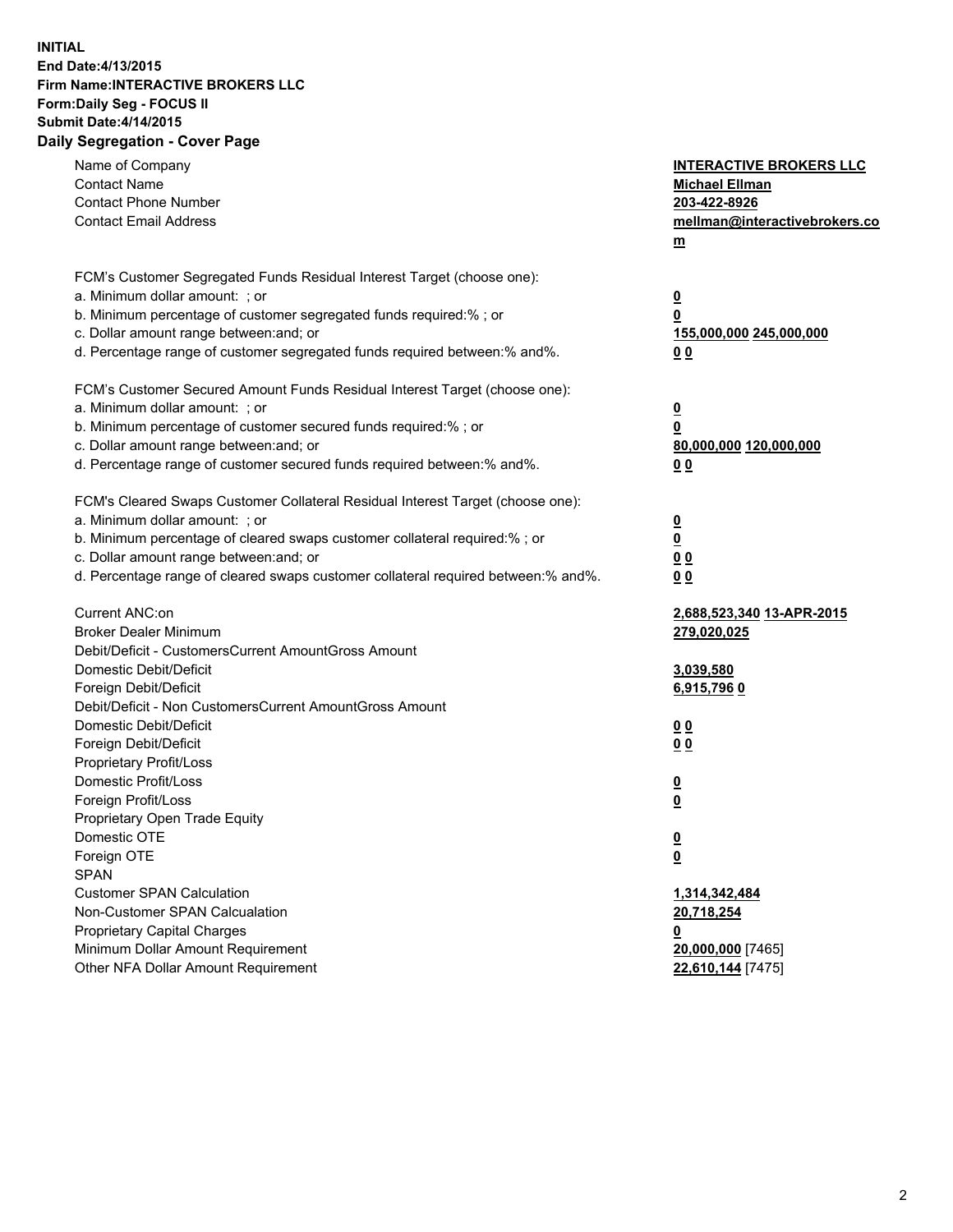## **INITIAL End Date:4/13/2015 Firm Name:INTERACTIVE BROKERS LLC Form:Daily Seg - FOCUS II Submit Date:4/14/2015 Daily Segregation - Secured Amounts**

|     | Daily Ocglegation - Occarea Anioants                                                        |                                   |
|-----|---------------------------------------------------------------------------------------------|-----------------------------------|
|     | Foreign Futures and Foreign Options Secured Amounts                                         |                                   |
|     | Amount required to be set aside pursuant to law, rule or regulation of a foreign            | $0$ [7305]                        |
|     | government or a rule of a self-regulatory organization authorized thereunder                |                                   |
| 1.  | Net ledger balance - Foreign Futures and Foreign Option Trading - All Customers             |                                   |
|     | A. Cash                                                                                     | 372,891,098 [7315]                |
|     | B. Securities (at market)                                                                   | $0$ [7317]                        |
| 2.  | Net unrealized profit (loss) in open futures contracts traded on a foreign board of trade   | 221,705,655 [7325]                |
| 3.  | Exchange traded options                                                                     |                                   |
|     | a. Market value of open option contracts purchased on a foreign board of trade              | 153,250 [7335]                    |
|     | b. Market value of open contracts granted (sold) on a foreign board of trade                | -66,400 <sup>[7337]</sup>         |
| 4.  | Net equity (deficit) (add lines 1.2. and 3.)                                                | 594,683,603 [7345]                |
| 5.  | Account liquidating to a deficit and account with a debit balances - gross amount           | 6,915,796 [7351]                  |
|     | Less: amount offset by customer owned securities                                            | 0 [7352] 6,915,796 [7354]         |
| 6.  | Amount required to be set aside as the secured amount - Net Liquidating Equity              | 601,599,399 [7355]                |
|     | Method (add lines 4 and 5)                                                                  |                                   |
| 7.  | Greater of amount required to be set aside pursuant to foreign jurisdiction (above) or line | 601,599,399 [7360]                |
|     | 6.                                                                                          |                                   |
|     | FUNDS DEPOSITED IN SEPARATE REGULATION 30.7 ACCOUNTS                                        |                                   |
| 1.  | Cash in banks                                                                               |                                   |
|     | A. Banks located in the United States                                                       | 37,118,988 [7500]                 |
|     | B. Other banks qualified under Regulation 30.7                                              | 0 [7520] 37,118,988 [7530]        |
| 2.  | <b>Securities</b>                                                                           |                                   |
|     | A. In safekeeping with banks located in the United States                                   | 363,670,130 [7540]                |
|     | B. In safekeeping with other banks qualified under Regulation 30.7                          | 0 [7560] 363,670,130 [7570]       |
| 3.  | Equities with registered futures commission merchants                                       |                                   |
|     | A. Cash                                                                                     | $0$ [7580]                        |
|     | <b>B.</b> Securities                                                                        | $0$ [7590]                        |
|     | C. Unrealized gain (loss) on open futures contracts                                         | $0$ [7600]                        |
|     | D. Value of long option contracts                                                           | $0$ [7610]                        |
|     | E. Value of short option contracts                                                          | 0 [7615] 0 [7620]                 |
| 4.  | Amounts held by clearing organizations of foreign boards of trade                           |                                   |
|     | A. Cash                                                                                     | $0$ [7640]                        |
|     | <b>B.</b> Securities                                                                        | $0$ [7650]                        |
|     | C. Amount due to (from) clearing organization - daily variation                             | $0$ [7660]                        |
|     | D. Value of long option contracts                                                           | $0$ [7670]                        |
|     | E. Value of short option contracts                                                          | 0 [7675] 0 [7680]                 |
| 5.  | Amounts held by members of foreign boards of trade                                          |                                   |
|     | A. Cash                                                                                     | 267,399,221 [7700]                |
|     | <b>B.</b> Securities                                                                        | $0$ [7710]                        |
|     | C. Unrealized gain (loss) on open futures contracts                                         | 91,423,471 [7720]                 |
|     | D. Value of long option contracts                                                           | 153,262 [7730]                    |
|     | E. Value of short option contracts                                                          | -66,403 [7735] 358,909,551 [7740] |
| 6.  | Amounts with other depositories designated by a foreign board of trade                      | 0 [7760]                          |
| 7.  | Segregated funds on hand                                                                    | $0$ [7765]                        |
| 8.  | Total funds in separate section 30.7 accounts                                               | 759,698,669 [7770]                |
| 9.  | Excess (deficiency) Set Aside for Secured Amount (subtract line 7 Secured Statement         | 158,099,270 [7380]                |
|     | Page 1 from Line 8)                                                                         |                                   |
| 10. | Management Target Amount for Excess funds in separate section 30.7 accounts                 | 80,000,000 [7780]                 |
| 11. | Excess (deficiency) funds in separate 30.7 accounts over (under) Management Target          | 78,099,270 [7785]                 |
|     |                                                                                             |                                   |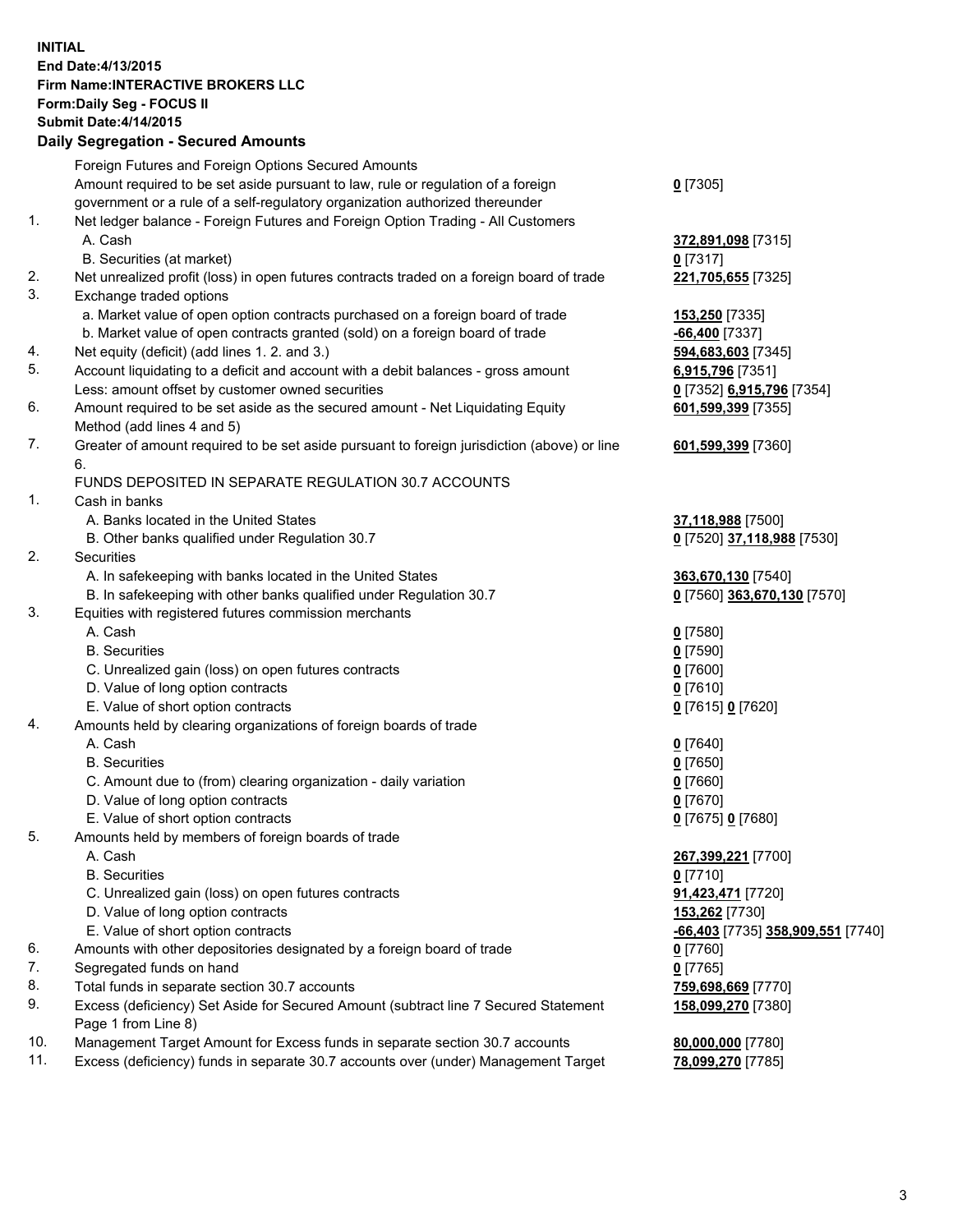**INITIAL End Date:4/13/2015 Firm Name:INTERACTIVE BROKERS LLC Form:Daily Seg - FOCUS II Submit Date:4/14/2015 Daily Segregation - Segregation Statement** SEGREGATION REQUIREMENTS(Section 4d(2) of the CEAct) 1. Net ledger balance A. Cash **2,485,286,083** [7010] B. Securities (at market) **0** [7020] 2. Net unrealized profit (loss) in open futures contracts traded on a contract market **17,962,023** [7030] 3. Exchange traded options A. Add market value of open option contracts purchased on a contract market **94,876,428** [7032] B. Deduct market value of open option contracts granted (sold) on a contract market **-152,571,849** [7033] 4. Net equity (deficit) (add lines 1, 2 and 3) **2,445,552,685** [7040] 5. Accounts liquidating to a deficit and accounts with debit balances - gross amount **3,039,580** [7045] Less: amount offset by customer securities **0** [7047] **3,039,580** [7050] 6. Amount required to be segregated (add lines 4 and 5) **2,448,592,265** [7060] FUNDS IN SEGREGATED ACCOUNTS 7. Deposited in segregated funds bank accounts A. Cash **317,228,092** [7070] B. Securities representing investments of customers' funds (at market) **1,477,367,766** [7080] C. Securities held for particular customers or option customers in lieu of cash (at market) **0** [7090] 8. Margins on deposit with derivatives clearing organizations of contract markets A. Cash **14,394,392** [7100] B. Securities representing investments of customers' funds (at market) **109,261,465** [7110] C. Securities held for particular customers or option customers in lieu of cash (at market) **0** [7120] 9. Net settlement from (to) derivatives clearing organizations of contract markets **-2,094,388** [7130] 10. Exchange traded options A. Value of open long option contracts **2,806,539** [7132] B. Value of open short option contracts **-7,230,081** [7133] 11. Net equities with other FCMs A. Net liquidating equity **-40,095,147** [7140] B. Securities representing investments of customers' funds (at market) **798,508,986** [7160] C. Securities held for particular customers or option customers in lieu of cash (at market) **0** [7170] 12. Segregated funds on hand **0** [7150] 13. Total amount in segregation (add lines 7 through 12) **2,670,147,624** [7180] 14. Excess (deficiency) funds in segregation (subtract line 6 from line 13) **221,555,359** [7190] 15. Management Target Amount for Excess funds in segregation **155,000,000** [7194]

16. Excess (deficiency) funds in segregation over (under) Management Target Amount Excess

**66,555,359** [7198]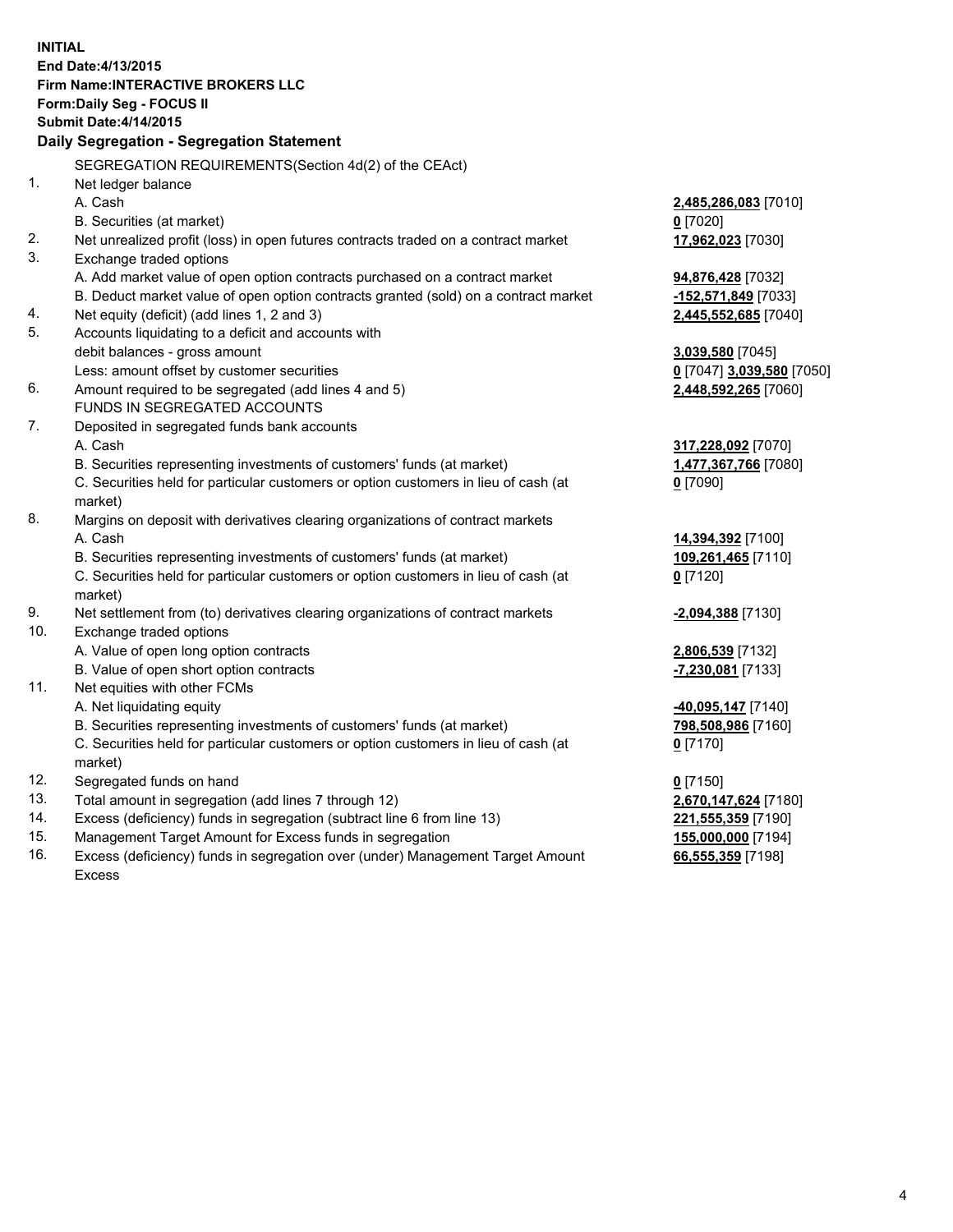## **INITIAL End Date:4/13/2015 Firm Name:INTERACTIVE BROKERS LLC Form:Daily Seg - FOCUS II Submit Date:4/14/2015 Daily Segregation - Supplemental**

| $\blacksquare$           | Total gross margin deficiencies - Segregated Funds Origin                                                                        | 122,032 [9100] |
|--------------------------|----------------------------------------------------------------------------------------------------------------------------------|----------------|
| $\blacksquare$           | Total gross margin deficiencies - Secured Funds Origin                                                                           | $6,116$ [9101] |
| $\blacksquare$           | Total gross margin deficiencies - Cleared Swaps Customer Collateral Funds Origin                                                 | $0$ [9102]     |
| $\blacksquare$           | Total gross margin deficiencies - Noncustomer and Proprietary Accounts Origin                                                    | $0$ [9103]     |
| $\blacksquare$           | Total number of accounts contributing to total gross margin deficiencies - Segregated<br>Funds Origin                            | 3[9104]        |
| $\blacksquare$           | Total number of accounts contributing to total gross margin deficiencies - Secured<br><b>Funds Origin</b>                        | 1 [9105]       |
| $\overline{\phantom{a}}$ | Total number of accounts contributing to the total gross margin deficiencies - Cleared<br>Swaps Customer Collateral Funds Origin | $0$ [9106]     |
| -                        | Total number of accounts contributing to the total gross margin deficiencies -<br>Noncustomer and Proprietary Accounts Origin    | $0$ [9107]     |
| $\blacksquare$           | Upload a copy of the firm's daily margin report the FCM uses to issue margin calls<br>which corresponds with the reporting date. |                |

04.13.2015 Commodity Margin Deficiency Report.xls